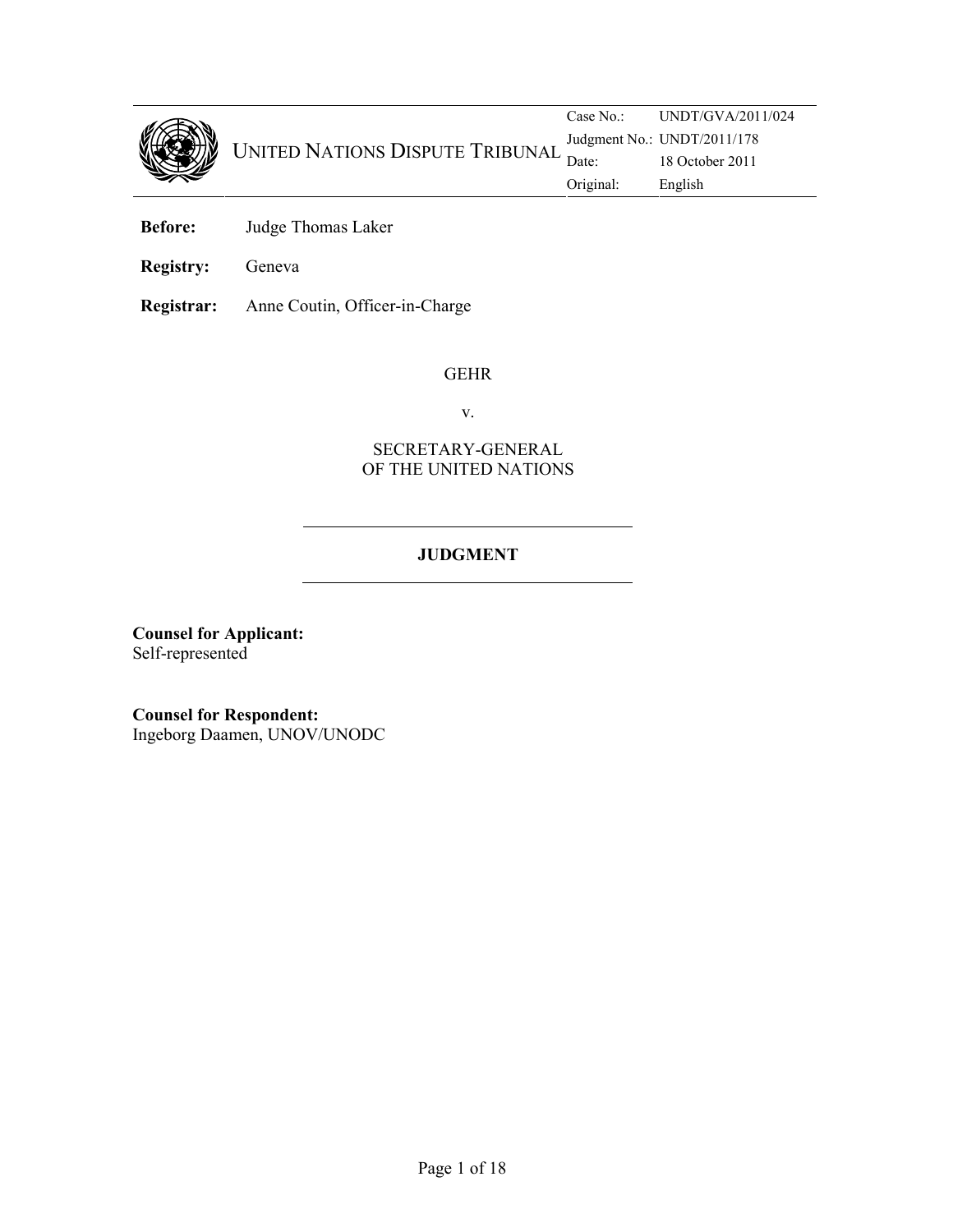#### Introduction

1. By an application sent on 15 May 2011, the Applicant challenges the classification decision notified to him on 15 March 2011 in relation to the post of Senior Legal Adviser. He also challenges the decision of his first reporting officer to use the terms of reference dated 15 June 2010 with a view to appraising his performance for the period from 1 April 2010 to 31 March 2011 ("2010-2011 performance appraisal").

2. He asks the Tribunal to set aside the contested decisions and claims compensation for the violation of his due process rights and the harassment he suffered.

#### Facts

3. The Applicant joined the United Nations Office on Drugs and Crime ("UNODC") in 2002 in Vienna. With effect from 1 November 2007, he was appointed under a one-year fixed-term appointment to the post of Senior Terrorism Prevention Officer, at level P-5, in the Terrorism Prevention Branch ("TPB"), within the Division of Treaty Affairs ("DTA"). His appointment was continuously extended thereafter.

4. Following a restructuring of TPB in April 2008, his functional title was changed to that of Chief of the Counter-Terrorism Legal Services Section I.

5. In the fall of 2009, the Chief of TPB and the Officer-in-Charge of DTA, respectively the Applicant's first and second reporting officers, announced to TPB staff that the Branch was to be reorganized and, on 8 December 2009, they informed the Applicant that his post would be abolished and that he would be reassigned, at the same level, to the position of Senior Legal Adviser which was to be created within the Office of the Chief of TPB. The latter confirmed the Applicant's reassignment in an email of 11 December 2009, stating:

 Your main functions would be to develop an expanded TPB programme of work in the area of nuclear, chemical and biological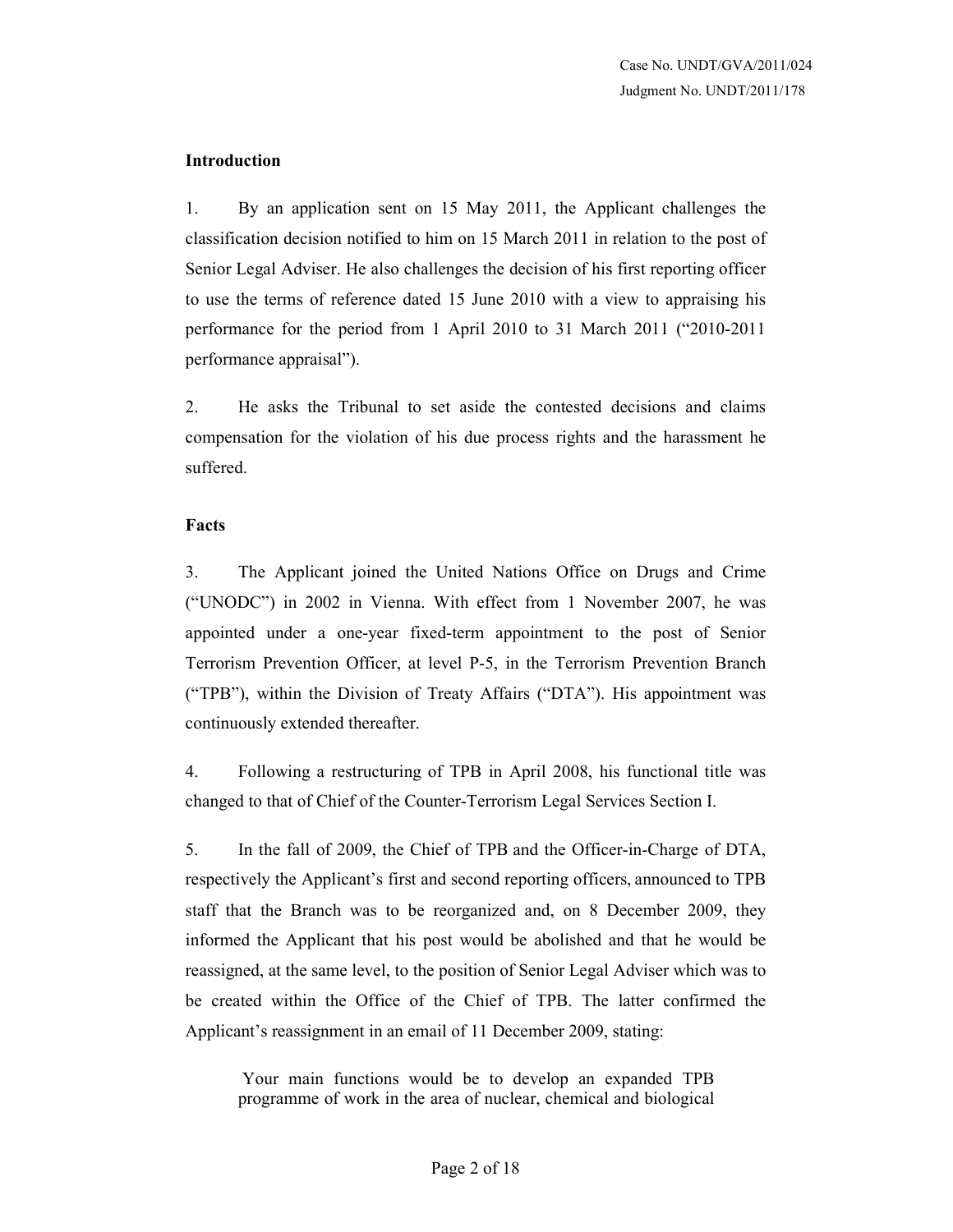terrorism. In addition to the substantive development of such programme, including through partnerships with other organizations, you would be tasked with raising the extrabudgetary resources needed to support the programme of activities and related staff costs.

As Senior Legal Adviser, you would report to the Branch Chief and provide, as needed and requested, inputs and advice relating to all aspects of the Branch's mandate and activities.

6. Responding to a request from the Chief of TPB, the Applicant sent on 29 January 2010 a draft work plan for the position of Senior Legal Adviser.

7. By memorandum dated 11 February 2010, the Officer-in-Charge of DTA sent to the UNODC Executive Director draft terms of reference for TPB, recommending that the new structure be effective retroactively as from 1 February 2010. He further explained in the memorandum that the implementation of the new structure would be achieved "through reassignment of existing posts together with their current incumbents ... as well as by modification of the [t]erms of [r]eference and job clarifications for posts as appropriate".

8. On 12 February 2010, the Chief of TPB informed TPB staff that the Executive Director had formally approved the new structure and the next step would be the drawing up of the terms of reference for individual positions within the structure. Shortly thereafter, she sent to the Applicant draft terms of reference for the position of Senior Legal Adviser and asked for his comments and suggestions.

9. On 25 March 2010, draft generic job profiles for all professional positions within the new TPB structure were sent for approval to the Human Resources Management Service ("HRMS") of the United Nations Office at Vienna ("UNOV") and, on 3 June 2010, HRMS informed the Chief of TPB and the Officer-in-Charge of DTA that the generic job profile of Senior Programme Officer (Terrorism Prevention), at level P-5, had been classified with retroactive effect from 1 April 2010.

10. On 27 April 2010, the Applicant filed an application with the Tribunal, challenging the decisions to abolish his post and to reassign him to the position of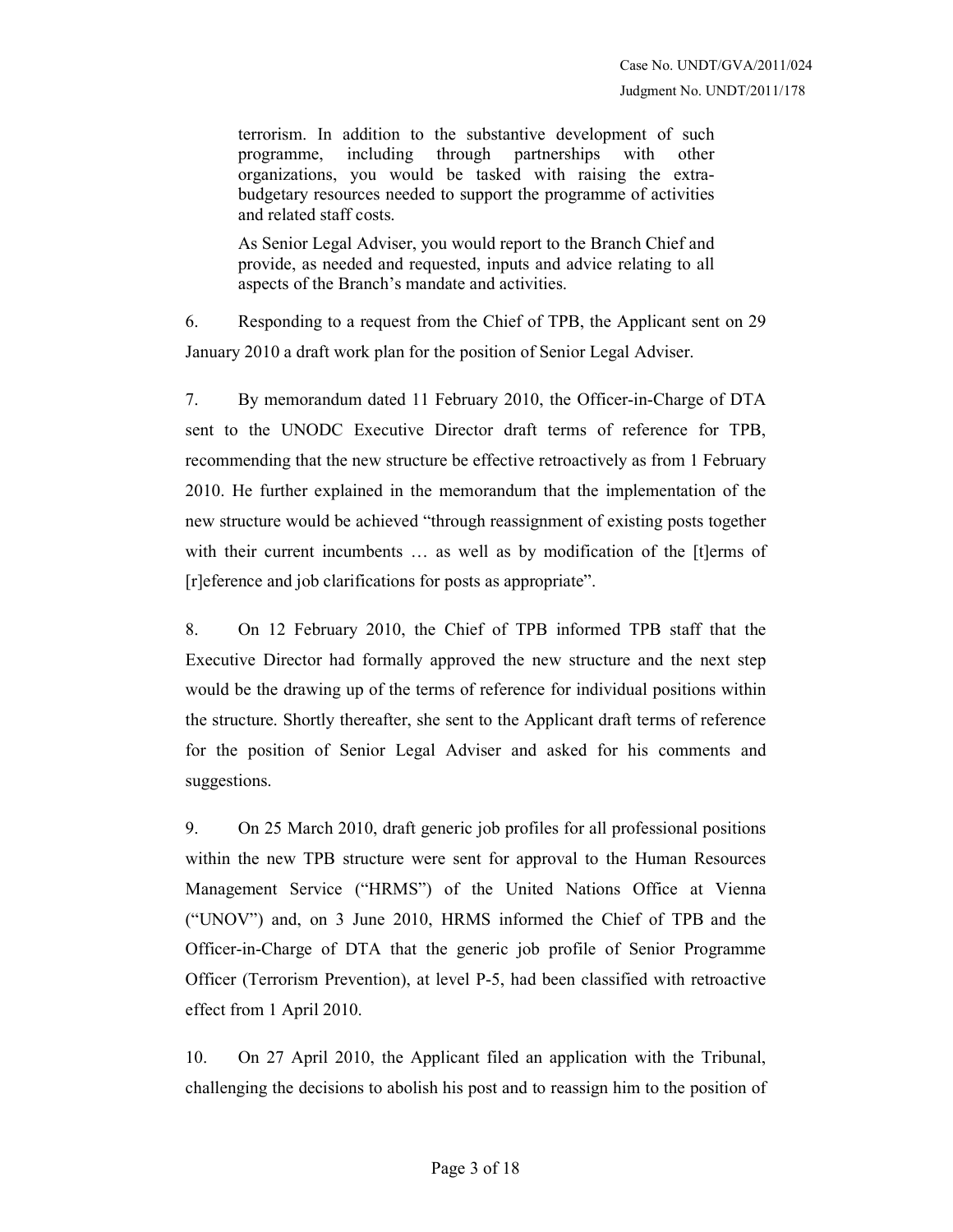Senior Legal Adviser. His application was eventually rejected in Judgment Gehr UNDT/2011/142 dated 12 August 2011.

11. On 16 June 2010, the Chief of TPB sent to the Applicant a new version, dated 15 June 2010, of the draft terms of reference for the position of Senior Legal Adviser together with the generic job profile of Senior Programme Officer (Terrorism Prevention), and asked for his comments.

12. On 11 February 2011, the Chief of TPB sent to the Applicant his 2010- 2011 performance appraisal report. In the report, she noted that the work plan, which had been established outside the electronic performance appraisal system ("e-PAS") due to the Applicant's continued refusal to submit an "acceptable" work plan, "reflect[ed] and codif[ied]" his terms of reference, and she invited him to a meeting with a view to discussing his performance.

13. On 15 March 2011, a classification notice for the post of Senior Legal Adviser was issued by HRMS and sent to the Applicant. The notice stated that the classification had taken effect retroactively as from 1 April 2010. The terms of reference dated 15 June 2010 as well as the generic job profile of Senior Programme Officer (Terrorism Prevention) were appended to the notice.

14. On 31 March 2011, the Applicant requested management evaluation of the classification decision of 15 March as well as the decision of his first reporting officer to use terms of reference "which [we]re different from those submitted for the purpose of classification and from those [he] had received on 12 February 2010" in order to appraise his 2010-2011 performance.

15. By letter dated 13 May 2011, the Applicant was informed that, based on a review of his request of 31 March 2011, the Secretary-General had concluded that the classification decision had been made in accordance with the relevant provisions, that it had not been tainted by improper motivations, and that the use of the terms of reference to develop the work plan for his 2010-2011 performance appraisal comported with the applicable rules.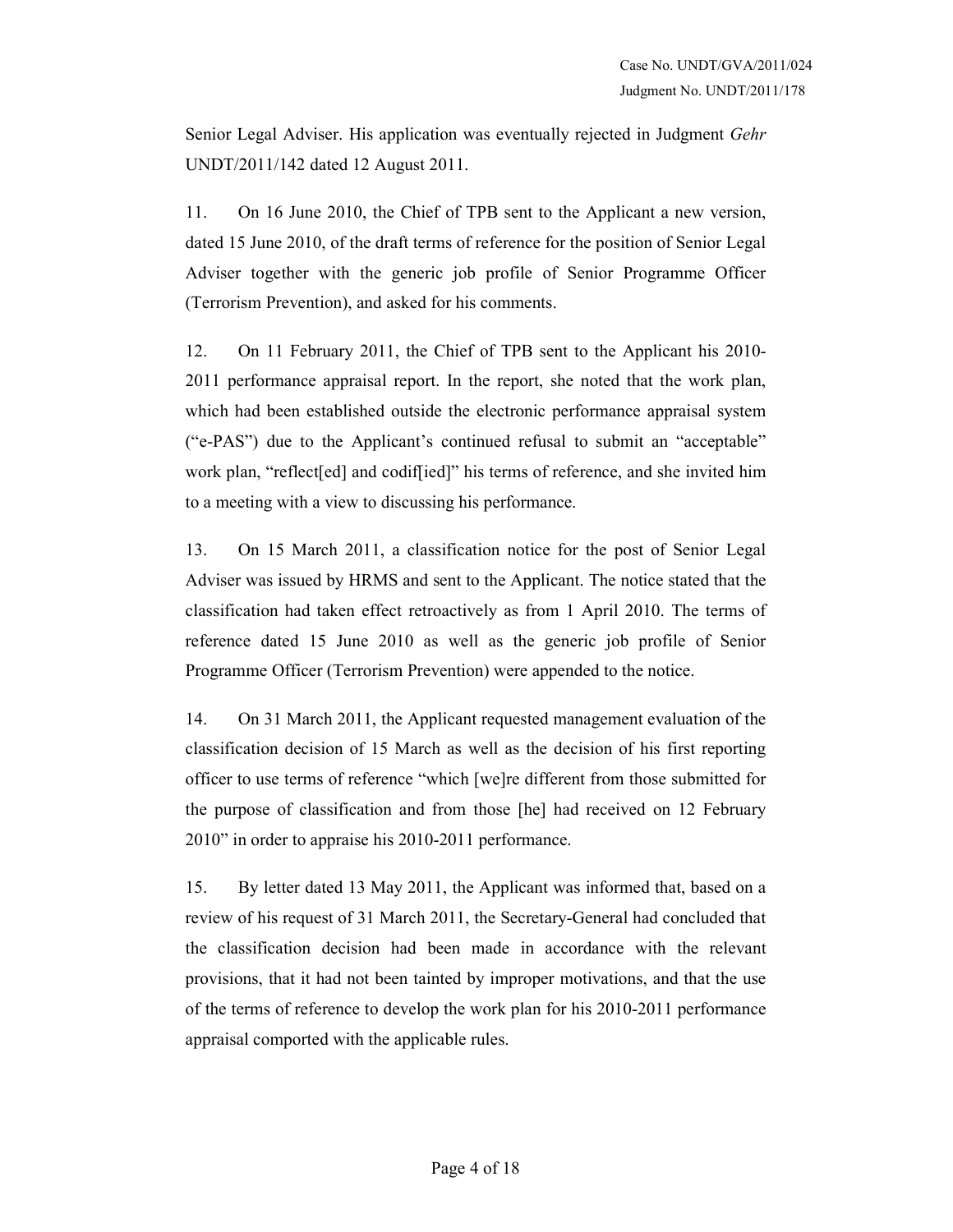16. On 15 May 2011, the Applicant filed with the Tribunal the application which forms the subject of the present Judgment. The Respondent filed his reply on 23 June 2011.

17. On 10 August 2011, the Respondent produced, at the request of the Tribunal, copies of the classification requests and decisions regarding the generic job profile of Senior Programme Officer (Terrorism Prevention) and the post of Senior Legal Adviser.

18. A hearing was held on 20 September 2011, to which the Applicant and Counsel for the Respondent participated by videoconference. During the hearing, two human resources assistants gave evidence.

19. Upon the Tribunal's request, the Respondent filed on 27 September additional documentation in support of his contention that UNOV had duly received a delegation of authority for the classification of posts in Vienna. The Applicant submitted further observations on 28 September 2011.

## Parties' submissions

20. The Applicant's principal contentions are:

a. UNOV had no authority to classify the position of Senior Legal Adviser. In accordance with administrative instruction ST/AI/388 (Personnel arrangements for the United Nations International Drug Control Programme (UNDCP)), the Secretary-General delegated his authority only for the Fund for Drug Abuse Control. Additionally, ST/AI/388 is based on an issuance which has been abolished;

b. According to the guidelines on generic job profiles, managers are not entitled to modify generic job profiles in any way. In the present case, the Administration intended to circumvent the requirement for the Headquarters' endorsement of the generic job profiles and failed to base the classification process on previously approved generic job profiles. Instead, it "tailored" and used new generic job profiles, in breach of section 2.2 of administrative instruction ST/AI/1998/9 (System for the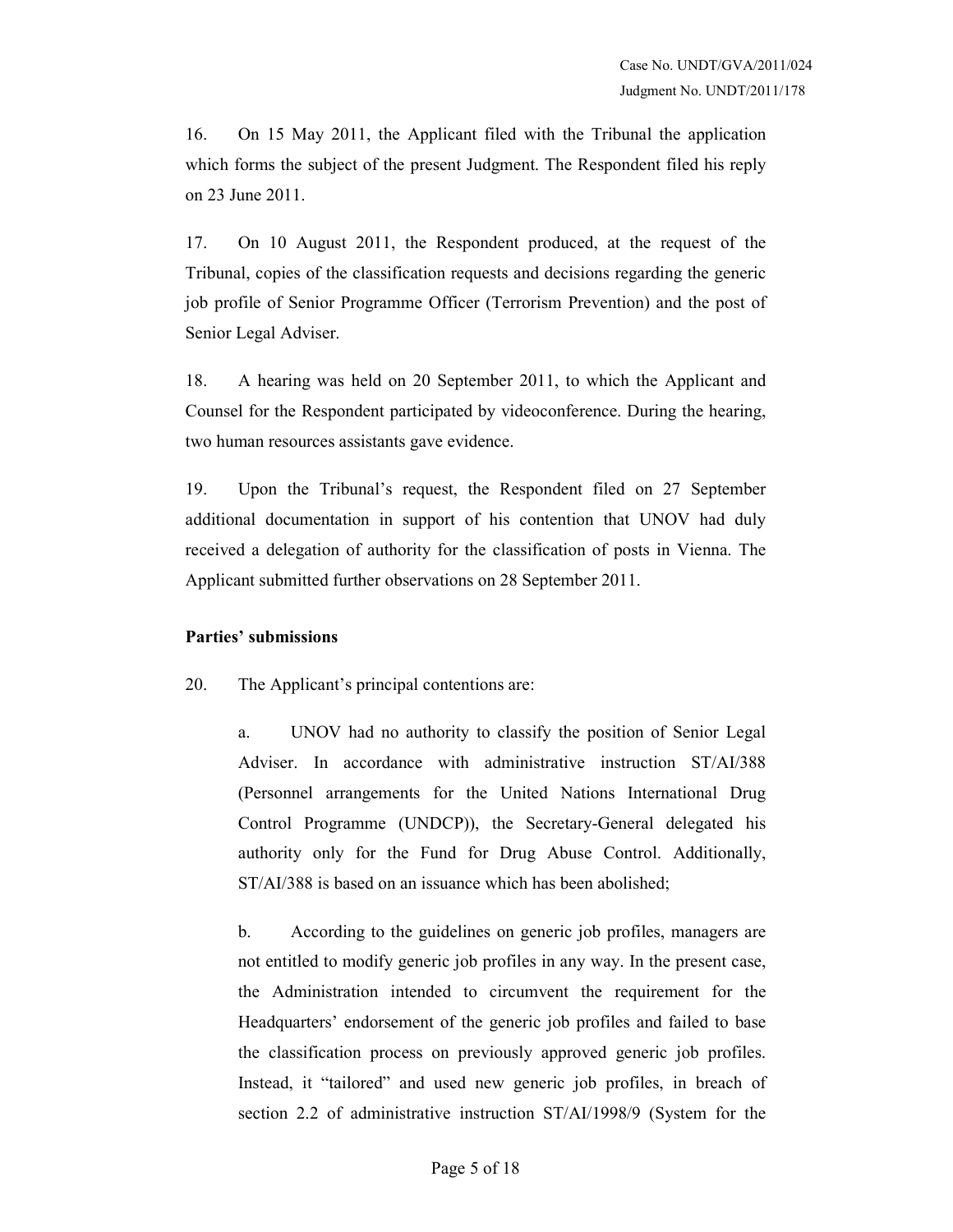classification of posts). The generic job profile for the position of Senior Legal Adviser does not reflect the generic job profile for the post of "Senior Legal Officer – P5";

c. The decision that the classification should have retroactive effect from 1 April 2010 is tainted by procedural flaws. According to section 4.1 of ST/AI/1998/9, classification decisions shall become effective on the first day of the month following receipt of a request for classification submitted pursuant to section 2.2. This section states that requests for classification must include, inter alia, an up-to-date organizational chart and a complete and up-to-date job description for the post in question. In view of the fact that the TPB organizational chart was produced on 11 March 2011 only, the request for classification could not have been validly submitted before that date and the classification decision could not become effective as from 1 April 2010;

d. The Applicant's 2010-2011 performance was not appraised on the basis of the draft terms of reference of 12 February 2010 or those of 15 June 2010, in breach of the principle of legal certainty. The decision to use terms of reference which were not used to determine the functions of the post of Senior Legal Adviser must be considered as arbitrary;

e. The Applicant has been subjected to harassment, as evidenced by his reports of misconduct and the fact that his reporting officers made some remarks which were inconsistent with the ratings they gave him in the context of his 2009-2010 performance. He further suffered harassment as a result of the contested decisions.

21. The Respondent's principal contentions are:

a. The Office of Human Resources Management at Headquarters delegated authority to approve the classification of posts to UNOV in 1995 and the Director of the UNOV Division for Management in turn delegated such authority to the Chief of the Recruitment and Placement Section of HRMS in April 2010;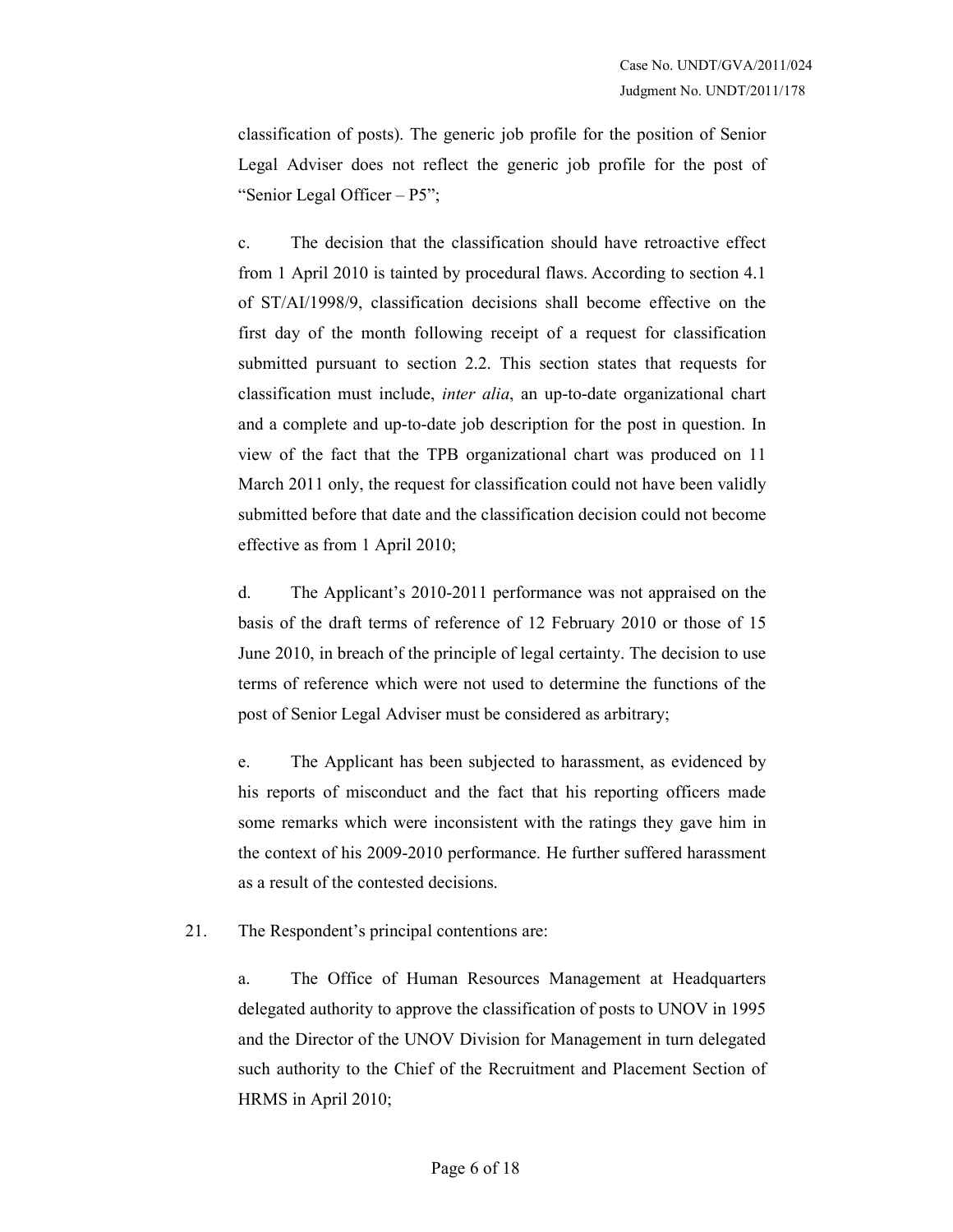b. Because of its unique structure, UNODC has, in line with its past practice, developed locally generic job profiles in a number of areas. Also in line with its practice, these generic job profiles were complemented with specific terms of reference;

c. There was no intention to circumvent the requirement for the Headquarters' endorsement of the generic job profiles as such endorsement was unnecessary. The existing generic job profile for the post of "Senior Legal Officer – P5" was not appropriate. The Applicant was invited to provide comments on the generic job profile of Senior Programme Officer (Terrorism Prevention) but he declined to do so;

d. The classification process within UNODC constituted a collective exercise, affecting many staff members. In the first phase of the exercise, TPB asked HRMS to classify generic job profiles which could serve as a basis for all professional positions in TPB. HRMS classified the generic job profiles in accordance with the classification standards developed by the International Civil Service Commission, and classification notices were issued on 3 June 2010. This process was transparent and open, and many staff members provided their input. The classification of the generic job profiles thus finalized came into effect on 1 April 2010, that is, on the first day of the month following receipt of the request of 25 March 2010, and they formed the basis for the TPB management and staff to perform their duties under the new structure. In the second phase of the exercise, specific terms of reference were developed for each professional position in TPB. The terms of reference of 15 June 2010 did not differ in content from the terms of reference the Applicant had received on 12 February 2010. The document which he received on 11 February 2011 was his e-PAS work plan and it did not constitute a third set of his terms of reference. Further, the request for classification of 25 March 2010 included an organizational chart dated 1 February 2010. In spite of the delay which occurred in the classification process, the latter was completed for a number of staff members, including the Applicant, on 15 March 2011;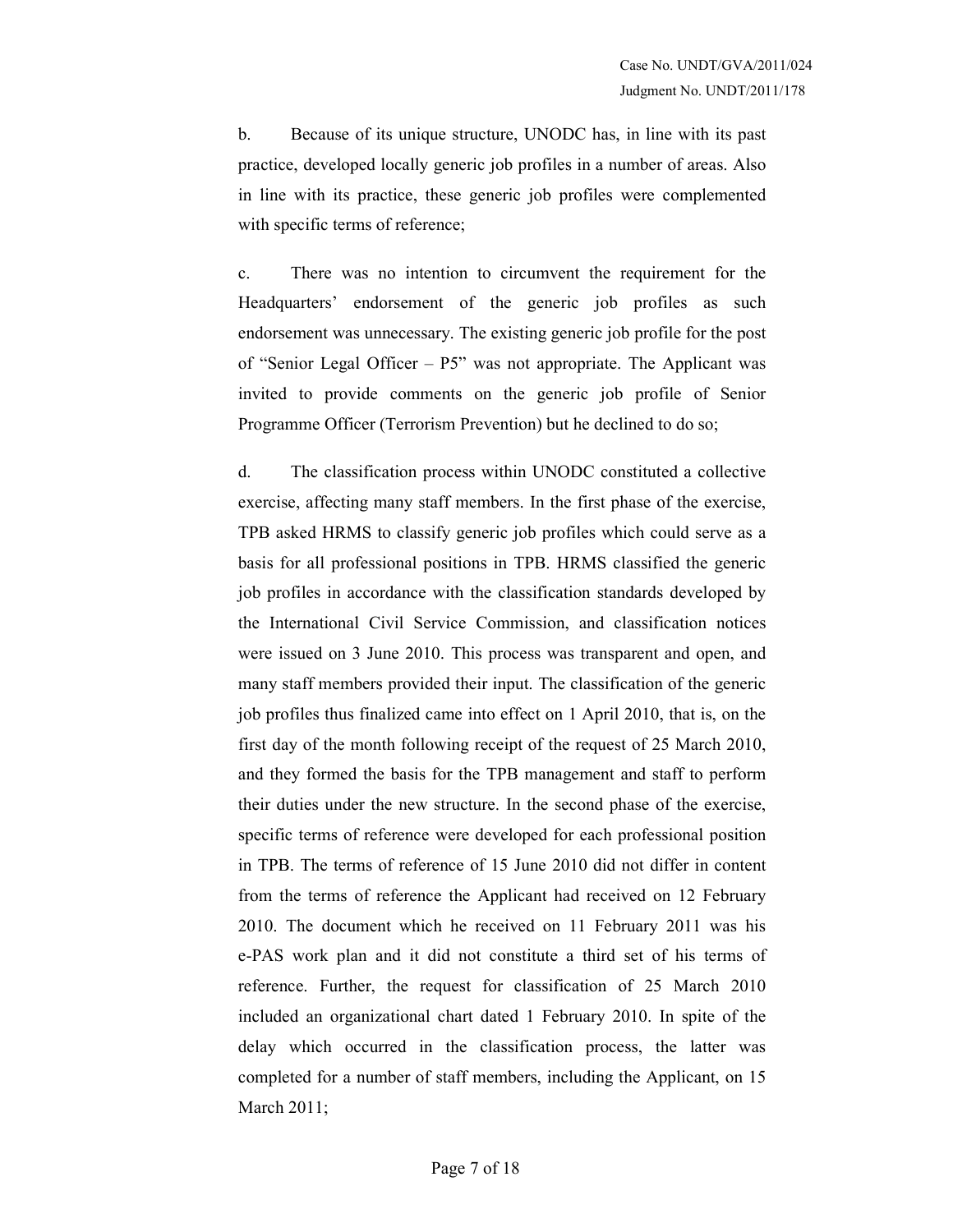e. In his memorandum of 11 February 2010 to the Executive Director, the Officer-in-Charge of DTA recommended, "taking into account that the … ePAS cycle [would] end … on March 31, 2010 … that changes in assignments be reflected where appropriate by the … supervisors, and that the new supervisory lines for ePAS purposes take effect as of April 1, 2010".

#### Issues

22. This case raises several issues. The Tribunal will first examine the authority of UNOV to classify the position of Senior Legal Adviser. It will then consider the regularity of the classification process and the implementation date of the classification decision, before turning to the issue of the basis upon which the evaluation of the Applicant's 2010-2011 performance was made. Lastly, it will consider his allegations of harassment.

#### Consideration

## Delegation of authority

23. The Respondent submits that UNOV received a delegation of authority for the classification of posts in Vienna by virtue of information circular UN/INF.456 of 30 May 1995.

24. Information circular UN/INF.456, which is entitled "Delegation of authority in respect of human resource management", states:

1. … [N]oting the provisions of administrative instruction ST/AI/234/Rev.1 of 22 March 1989, the Under-Secretary-General for Administration and Management has decided on an additional delegation of authority from United Nations Headquarters to the United Nations Office at Vienna for a period of one year effective 1 June 1995. After the twelve-month period has passed, the experience gained with the delegation of authority will be reviewed in order to decide on a possible further delegation of authority.

2. The additional responsibilities to be delegated, particularly with regard to … classification of posts … are contained in annex I to the present information circular.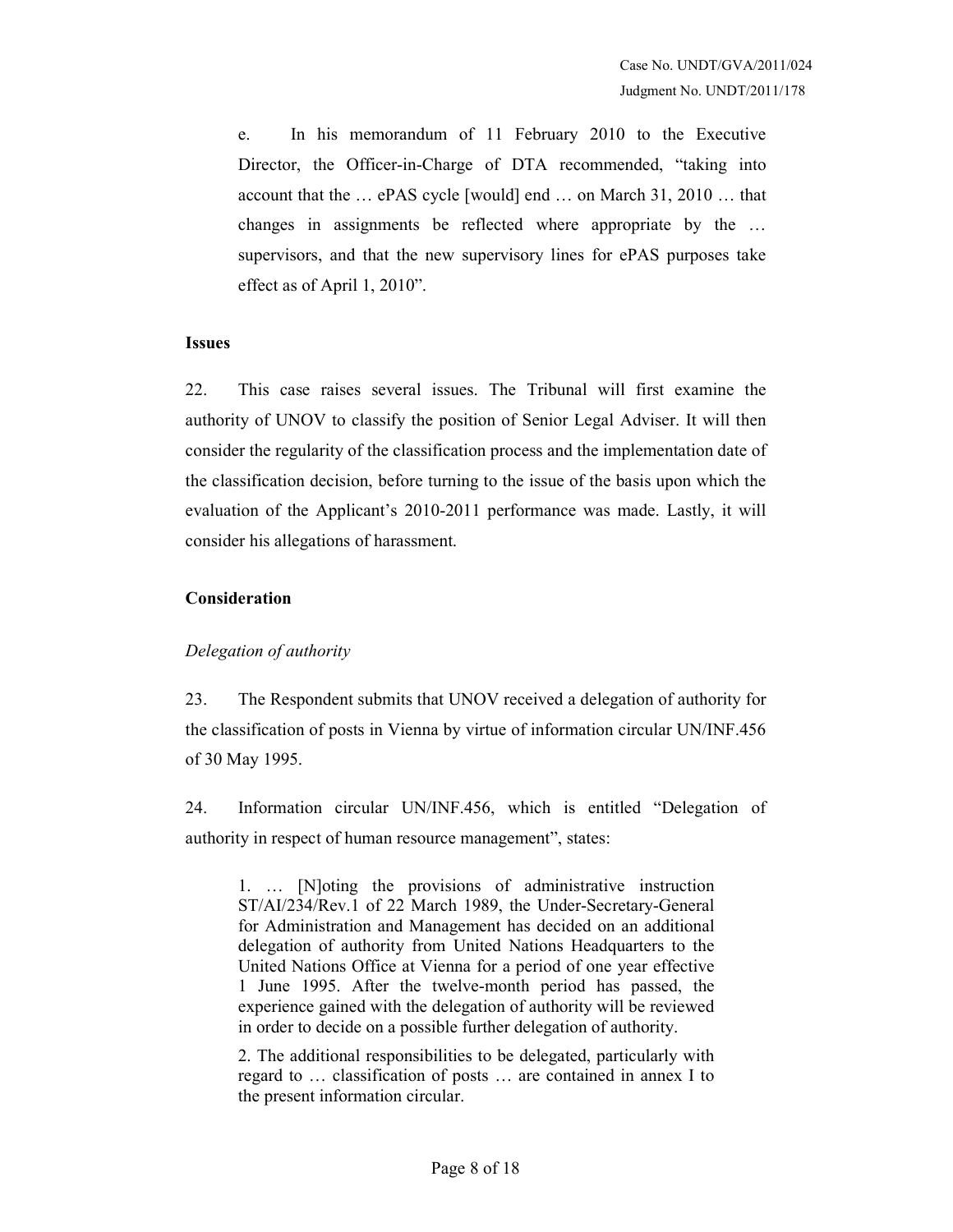25. Annex I to the information circular lists the "[c]lassification of posts in the Professional and higher categories at levels P-1 through P-5" among the matters for which UNOV received delegated authority.

26. While it is clear from the above documents that, with effect from 1 June 1995, UNOV received a delegation of authority to classify posts in the Professional category at levels P-1 through P-5, it is equally clear that its validity was, according to the terms of the information circular itself, limited in time until 31 May 1996.

27. In his additional filings of 27 September 2011, the Respondent concedes that there is no "distinct and singular document confirming the delegation of authority after the initial twelve-month period". However, relying on a memorandum dated 23 September 2011 addressed by the Assistant Secretary-General for Human Resources Management to the Director of the UNOV Division of Management, he contends that there has been an "understanding" between United Nations Headquarters and UNOV to the effect that such delegation remained in force since it was first granted to UNOV. In this memorandum, the Assistant Secretary-General for Human Resources Management states :

UNOV has been exercising its delegated authority in the classification of posts in UNOV/UNODC and pertinent UN entities to which UNOV has been providing administrative support, in … the Professional categor[y] up to and including the D-1 level as follows:

a) Pursuant to memoranda dated 3 April and 13 July 1995, and necessary training of staff, your office was granted and has since been exercising the classification authority for posts at … the P-1 to P-5 levels …

28. The Tribunal recalls that a delegation of authority should not be guessed at or presumed (see Amar UNDT/2011/040 and Gehr UNDT/2011/150). In addition, in Hersh UNDT/2011/154, the Tribunal held that "[d]elegation of authority must precede the taking of a decision and is not synonymous with retrospective rubberstamping by the person who had the original authority". With specific regard to the classification or reclassification of posts, in Konneh UNDT/2011/152 the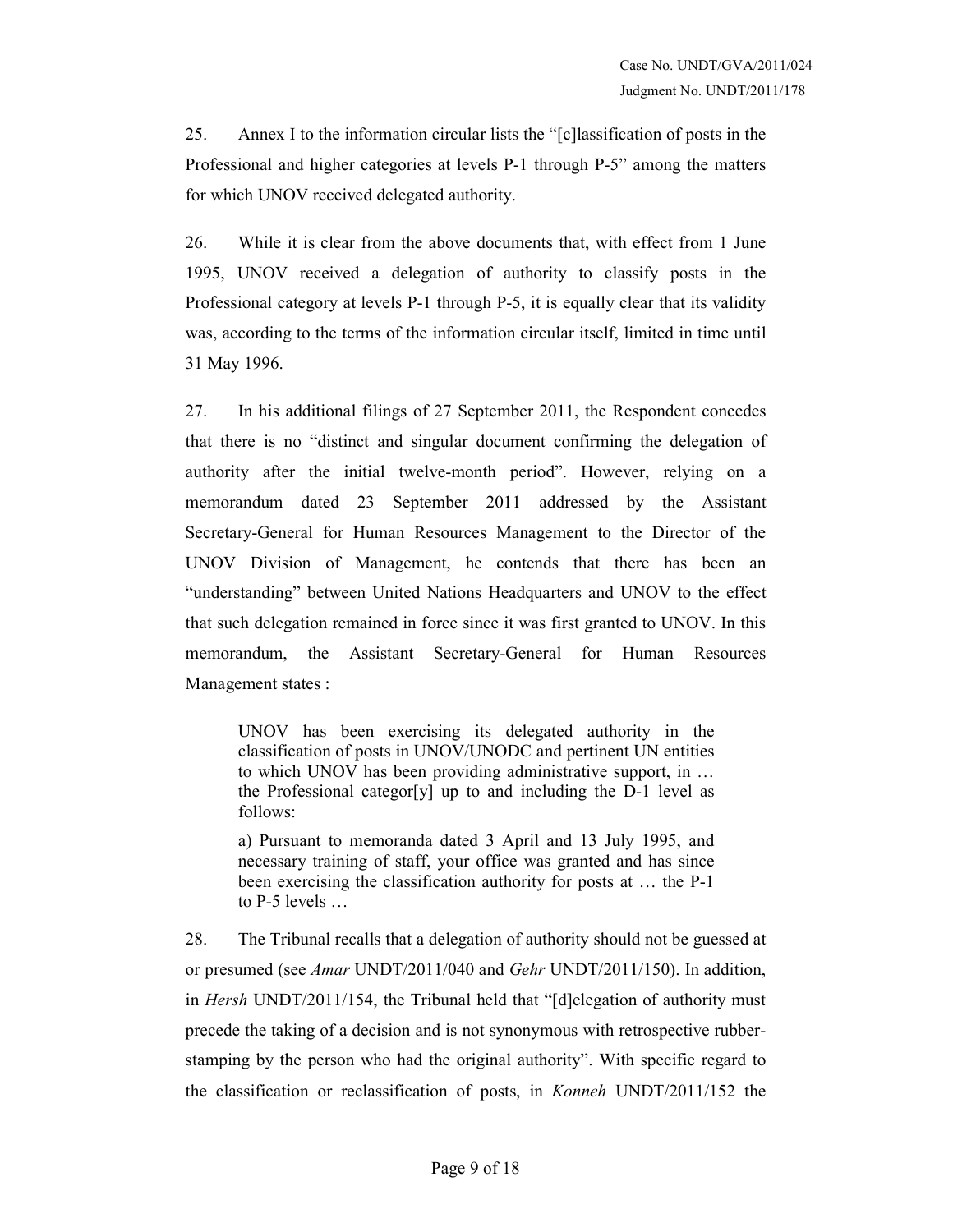Tribunal quoted with approval Judgment No. 3016 (2011) of the Administrative Tribunal of the International Labour Organization, in which the latter considered (emphasis added):

The classification of posts involves the exercise of value judgments as to the nature and extent of the duties and responsibilities of the posts. Accordingly, the Tribunal will not substitute its own assessment or direct a new assessment unless certain grounds are established. Consistent precedent has it that "the Tribunal will not interfere with the decision ... unless it was taken without authority or shows some procedural or formal flaw or a mistake of fact or of law, or overlooks some material fact, or is an abuse of authority, or draws a clearly mistaken conclusion from the facts" …

29. A careful reading of the memoranda dated 3 April and 13 July 1995 referred to in the memorandum of 23 September 2011 does not support the contention that the delegation of authority to classify posts in the Professional category continuously existed since 1 June 1995. To the contrary, the memorandum of 3 April 1995 from the then Assistant Secretary-General for Human Resources Management to the Director of the UNOV Administrative and Common Services Division, which predates the issuance of information circular UN/INF.456, specifies:

The additional delegation of authority will be effective as of 1 May 1995. It will remain in effect for an initial period of one year, after which we will review progress together ...

30. The Respondent asserts that the delegation of authority "has been periodically reviewed and, eventually, expanded". However, he has not produced evidence in support of this contention.

31. It follows from the above that, at the material time, there existed no valid delegation of authority for UNOV to classify the Applicant's post. On this ground alone, the classification process and decision are unlawful and the application must succeed.

32. Assuming arguendo that UNOV did have a valid delegation of authority at the material time to classify the Applicant's post, there are further issues with the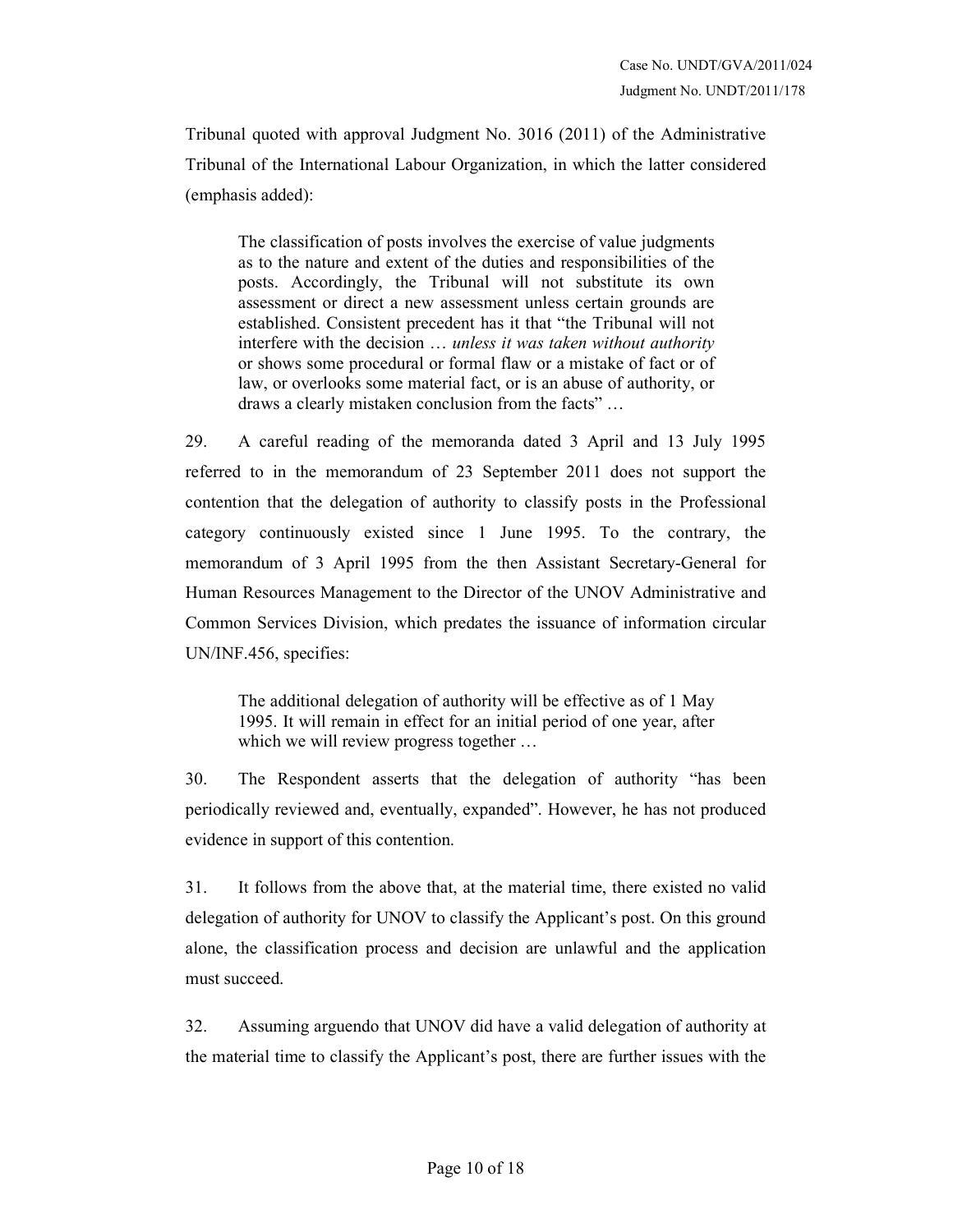classification process and the implementation of the classification decision as detailed below.

#### Classification process

33. According to section 2.2 of administrative instruction ST/AI/1998/9 (System for the classification of posts), requests for the classification or reclassification of a post shall include:

(a) A complete and up-to-date job description for the post in question, using standardized job descriptions, where applicable;

(b) An up-to-date organizational chart showing the placement of the post in question and of other posts that may be affected by the classification or reclassification requested;

(c) A valid and available post number confirming the existence of a post approved at the appropriate level in the budget, unless the request is submitted for advice prior to a budget submission. When available, the Integrated Management Information System (IMIS) post number must be used.

34. In the instant case, the Administration proceeded to "classify" generic job profiles before it classified individual posts. The Respondent has failed to identify the legal basis for proceeding as it did.

35. Section 2.2 of ST/AI/1998/9 does not require that requests for the classification or reclassification of a post include systematically a generic job profile. In fact, the administrative instruction does not expressly refer to generic job profiles at all. Further, section 2.2(c) expressly refers to a "post number confirming the existence of a post approved at the appropriate level in the budget, unless the request is submitted for advice prior to a budget submission". The wording of this provision strongly suggests that the classification procedure applies to posts as defined by the Tribunal in its case law (see Gehr UNDT/2011/142, in which the Tribunal defined a post as "the financial authorization given for a job to be performed"), and not to generic job profiles which, according to the definition provided on the website of the Office of Human Resources Management, are "standard job description[s] that encompass … a large group of related jobs for which major characteristics of the job are similar in duties and responsibilities, education, work experience, technical skills, and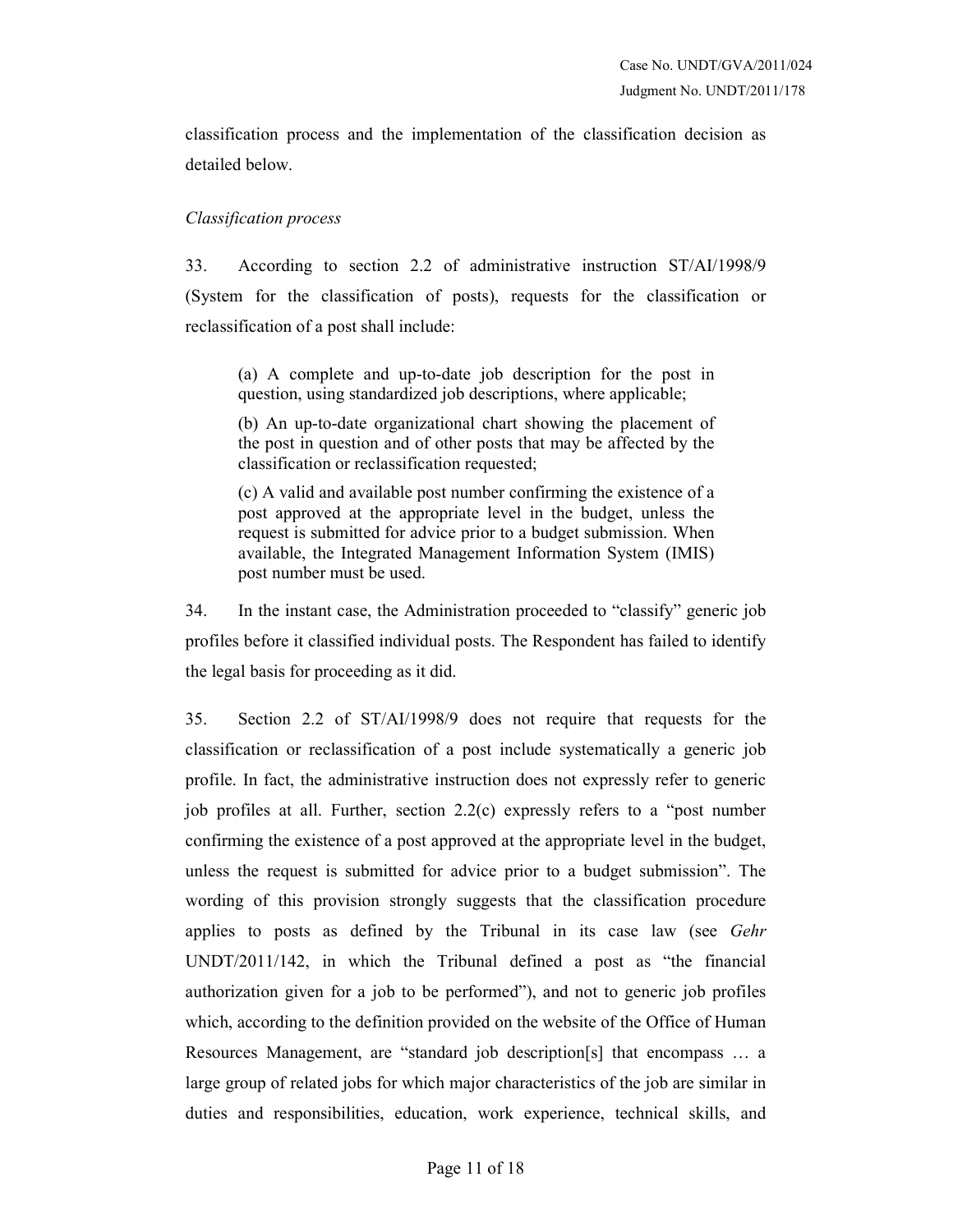essential core competencies". This website further distinguishes generic job profiles from individual job descriptions in that the former, having been approved by the Assistant Secretary-General for Human Resources Management at Headquarters, are "pre-classified" and serve as a basis for vacancy announcements whereas the latter should be submitted for each new post for classification.

36. This casts serious doubts on the lawfulness of the classification process followed by the Administration in the instant case.

## Implementation of the classification decision

37. Section 4.1 of ST/AI/1998/9 provides that "[c]lassification decisions shall become effective as of the first of the month following receipt of a classification request fulfilling the conditions of section 2.2 above".

38. In the instant case, the request for classification of the generic job profile of Senior Programme Officer (Terrorism Prevention) was made on 25 March 2010. However, it is not clear when the request for classification of the post of Senior Legal Adviser was made.

39. Among the documents produced by the Respondent on 10 August 2011, the form by which the request for classification of said post was transmitted to HRMS indicates that this request was made on 13 September 2010.

40. In view of the fact that the terms of reference appended to the request for classification of the post of Senior legal Adviser were dated 15 June 2010, it is clear in any event that the request could only have been validly submitted after that date.

41. Therefore, the classification of the post of Senior Legal Adviser could not have become effective as early as 1 April 2010.

## Evaluation of the Applicant's 2010-2011 performance

42. The Applicant challenges the "decision of [his] first reporting officer to use terms of reference … which [we]re different from those submitted for the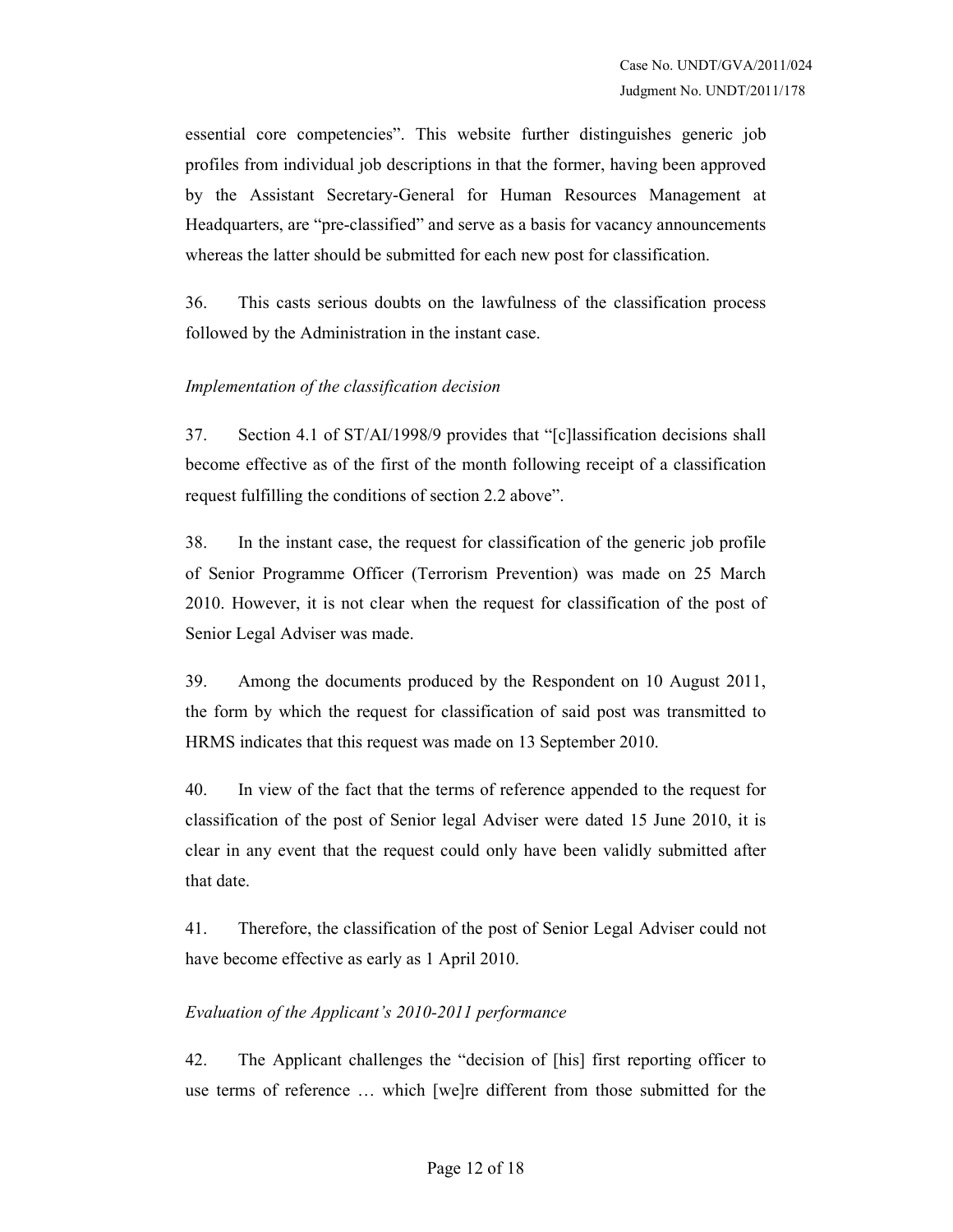purpose of classification and from those [he] had received on 12 February 2010" in order to appraise his 2010-2011 performance.

43. Article 2.1 of the Statute of the Tribunal stipulates that the latter "shall be competent to hear and pass judgement on an application filed by an individual … against … an administrative decision that is alleged to be in non-compliance with the terms of appointment or the contract of employment". It follows from this provision that the jurisdiction of the Tribunal is limited to ruling on the lawfulness of administrative decisions.

44. As to what constitutes an administrative decision, both the Appeals Tribunal and the Dispute Tribunal endorsed in several judgments (see Tabari 2010-UNAT-030 and Schook 2010-UNAT-013; see also Planas UNDT/2009/086, Elasoud UNDT/2010/111, Larkin UNDT/2011/028) the definition provided by the former United Nations Administrative Tribunal in Judgment No. 1157, Andronov (2003):

An "administrative decision" is a unilateral decision taken by the administration in a precise individual case (individual administrative act), which produces direct legal consequences to the legal order.

45. Likewise, the Appeals Tribunal affirmed in Nwuke 2010-UNAT-099 that, for a decision to be reviewable before the Dispute Tribunal, it ought to affect the staff member's rights directly.

46. Preliminary decisions such as the choice of an appropriate basis for a staff member's performance appraisal do not have direct legal effects on his/her rights. They can only be reviewed within the context of the assessment of the final decision, that is, the outcome of the staff member's performance appraisal.

47. Therefore, the Tribunal finds that the contested decision did not constitute an administrative decision within the meaning of article 2.1 of the Statute.

48. Without prejudice to the foregoing, the Tribunal considers that the Applicant's plea also fails on the merits.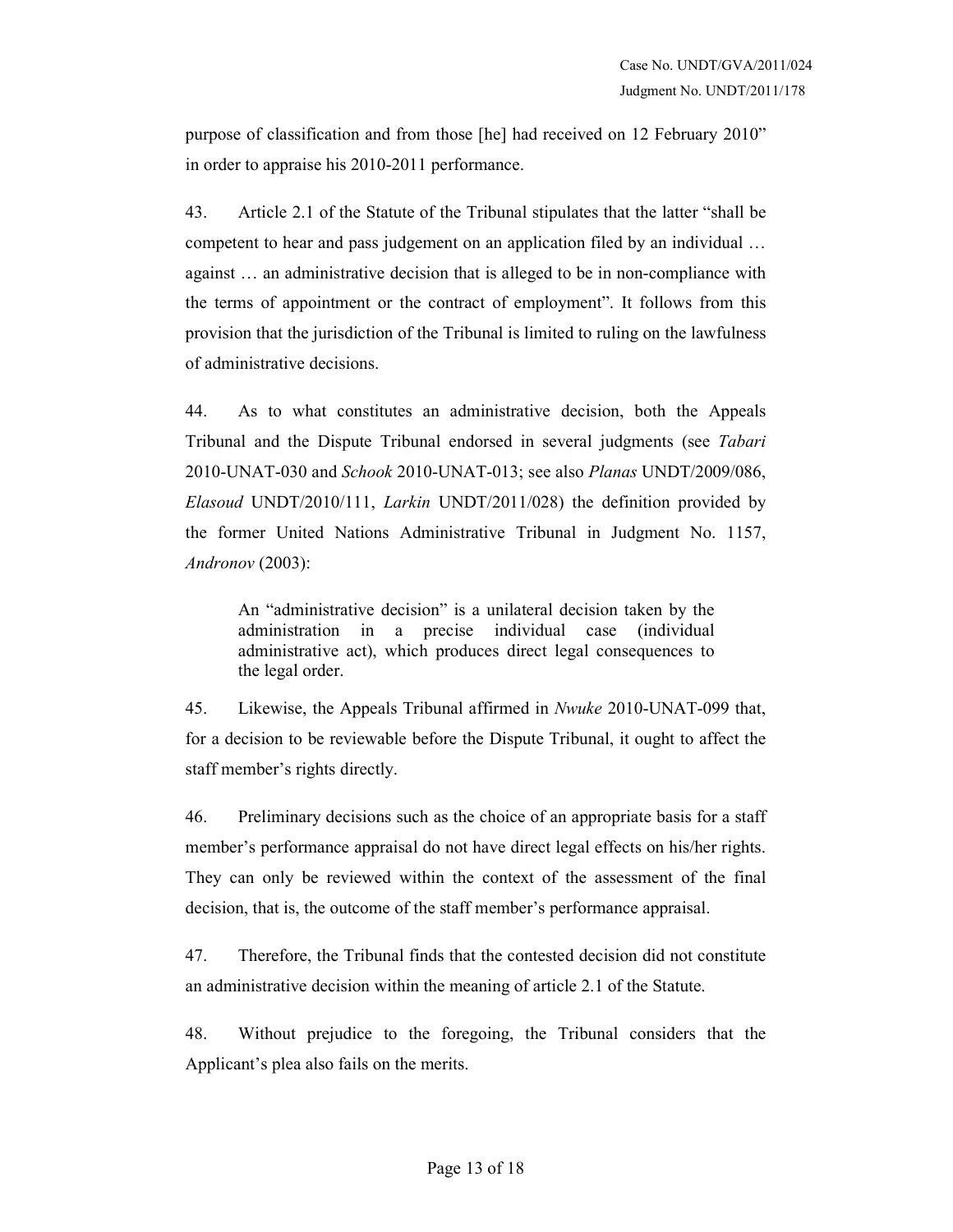49. The Applicant's fixed-term appointment was extended for one year from 1 February 2010 and for an additional 11 months from 1 February 2011. Administrative instruction ST/AI/2010/5 (Performance Management and Development System), which entered into force on 1 April 2010, thus applied to the Applicant's 2010-2011 performance appraisal.

50. ST/AI/2010/5 does not refer to terms of reference for the purpose of appraising a staff member's performance. Rather, it provides for the preparation of individual work plans on the basis of which staff members' performance should be assessed:

6.2 At the beginning of the performance cycle, supervisors shall meet with the staff under their direct supervision to ensure that the objectives of the work unit are understood and individual workplans are prepared. Supervisors may meet with the staff in their work unit either as a group or individually.

6.3 First reporting officers shall work with staff members they supervise on the development of the staff member's individual workplan for the performance cycle. The workplanning stage includes: (a) establishing individual performance evaluation criteria by setting goals/key results/achievements; (b) defining core competencies, managerial competencies (where applicable), and job-related competencies (where applicable); and (c) formulating a personal development plan, as follows:

(a) Workplan: each staff member, together with his or her first reporting officer, prepares a draft workplan for discussion between the staff member and the first reporting officer. Upon the discussion and an agreement with the first reporting officer, the staff member revises, if necessary, and submits the final workplan to the first reporting officer. The format of the workplan may vary depending on the functions of the staff member, but must include results-oriented elements such as goals/key results/achievements; actions to undertake to achieve each goal/key result/achievement; and measurement through a statement of success criteria, performance expectations and behavioural indicators to evaluate performance at the end of the cycle …

(b) Competencies … In the discussion of the workplan, the staff member and first reporting officers shall select the most relevant competencies related to the goals/key results/achievements identified for the reporting cycle and, where appropriate, managerial competencies … Specific job-related competencies may be added where appropriate …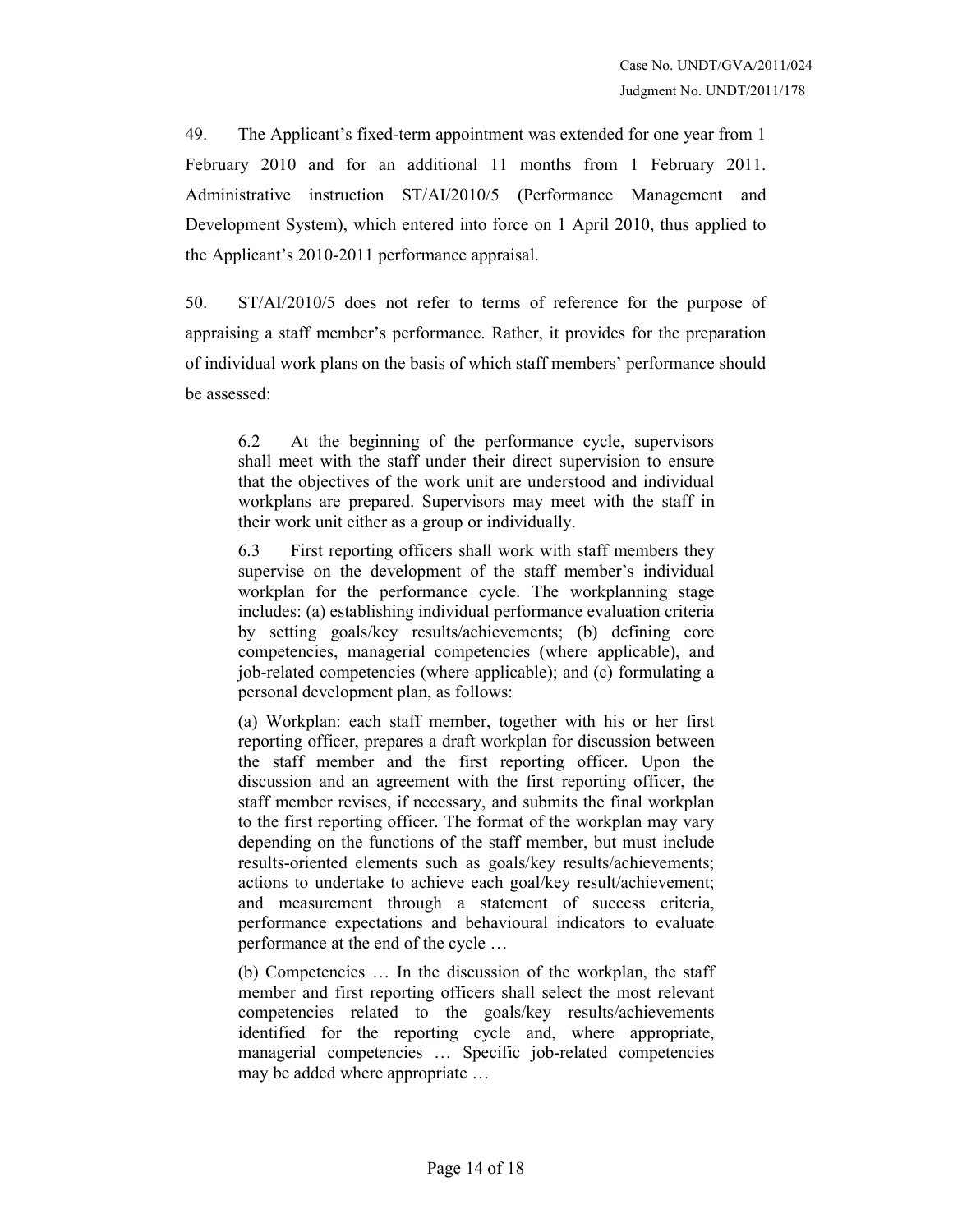51. The Tribunal notes at the outset that, after his reassignment was confirmed on 11 December 2009, the Applicant submitted at the request of the Chief of TPB, his first reporting officer, a draft work plan on 29 January 2010. The following "main outputs/activities" were enumerated in this work plan:

– Serve as TPB's focal point for overall guidance and take the lead in the area of countering nuclear, chemical and biological terrorism …

– Contribute to the development, pilot-test and integrate in TPB's overall TA delivery a comprehensive legal counter-terrorism training curriculum for criminal justice officials in the area of nuclear, biological, and chemical terrorism …

– Contribute to the development of an on-line training and follow-up Action Plan, through the establishment of a TPB on-line platform …

– Take the lead in the area of operational partnerships, undertake joint activities and provide input for activities in the area of countering nuclear, biological and chemical terrorism … with … relevant organizations …

Set up and follow up on relevant partnership arrangements and elaborate related concept papers …

– Maintain a roster of substantive experts and national officers in the area of biological, chemical and nuclear terrorism for provision of external expertise and participation in UNODC/TPB activities …

– Provide legal advice on the mandate of the Branch …

– Advise on and interpret for the Branch legal provisions, including those contained in the legal instruments for the suppression and prevention of terrorism …

– Fund raising …

52. The Tribunal further observes that in the performance appraisal report which was sent to the Applicant on 11 February 2011, the Chief of TPB noted that he had failed to submit an acceptable work plan. She also noted that, at different points during the performance cycle, the Applicant had been provided with instructions and guidance, referring in particular to six discussions she had had with him between March and December 2010.

53. The work plan contained in the performance appraisal report sent on 11 February 2011 included clear goals, actions to undertake to achieve each goal and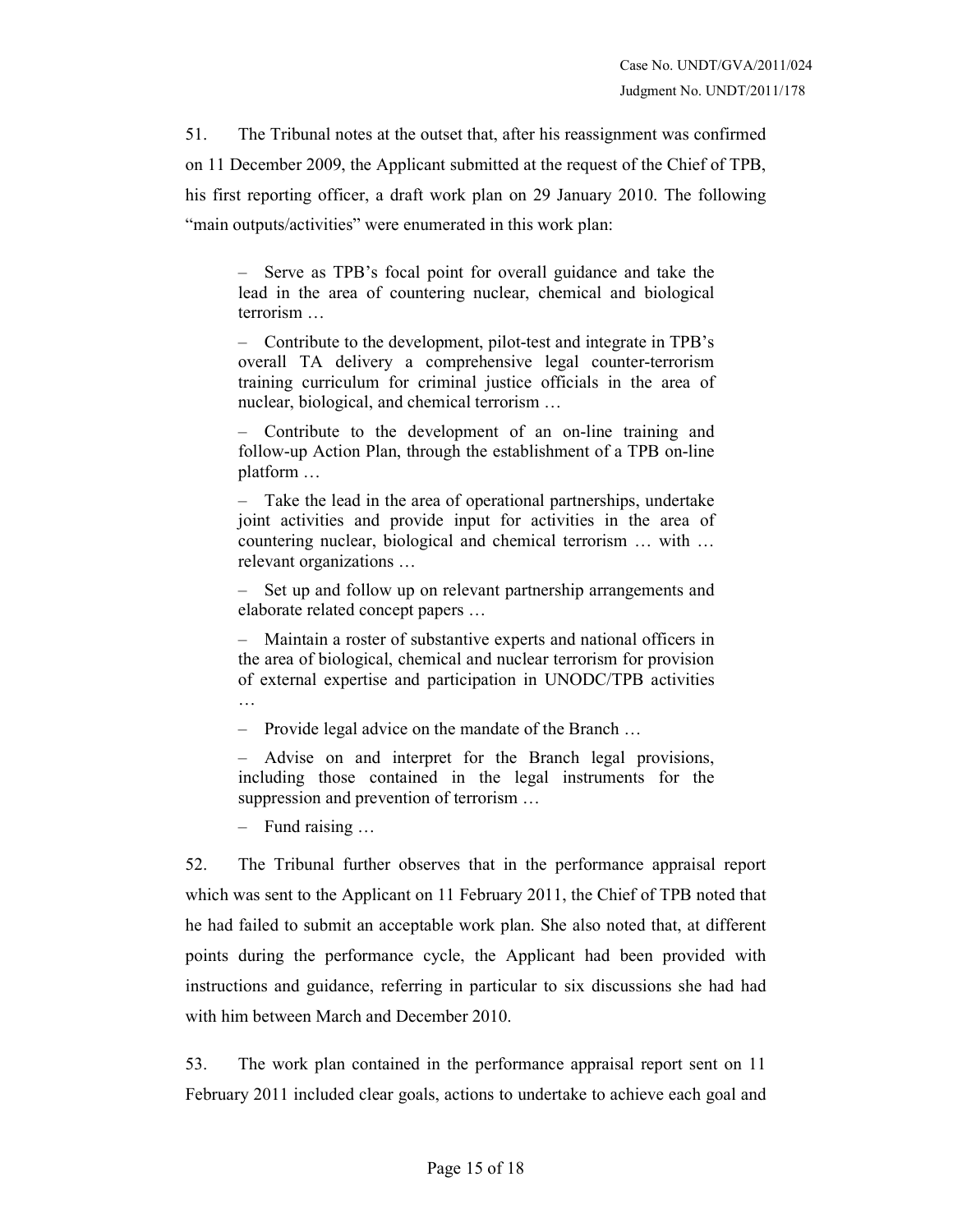measurement through a statement of success criteria. The goals listed in the work plan are the following:

– elaborating a programme of work for UNODC/TPB in the area of chemical, biological, radiological and nuclear terrorism;

– leading the mobilization of extra-budgetary resources necessary for the implementation of the programme of work;

– initiating and maintaining partnerships in the area of countering chemical, biological and nuclear terrorism;

– contributing to the development of the TPB curriculum initiative in respect of chemical, biological, radiological and nuclear terrorism;

– providing guidance for and contributing to the delivery of TPB technical assistance;

– providing policy advice to the Chief of TPB and Director of DTA;

– performing managerial responsibilities related to the 2009-2010 performance cycle not yet completed.

54. Apart from the last item, these goals reflect the main functions described by the Chief of TPB in her email of 11 December 2009. In addition, they do not substantially differ from the "duties" listed in the draft terms of reference of 12 February 2010 or from the "responsibilities" detailed in the terms of reference of 15 June 2010. The Applicant, who was aware of the main functions of the post of Senior Legal Adviser and who was given the opportunity to prepare and discuss with his first reporting officer a draft work plan, is thus not justified in claiming that his 2010-2011 performance appraisal infringed the principle of legal certainty.

55. The work plan also listed relevant competencies relating to the goals identified as well as several managerial competencies and specific job-related competencies.

56. In view of the above, the Tribunal is of the opinion that the work plan was consistent with the requirements set out in section 6.3 of ST/AI/2010/5 and the Applicant has not demonstrated that it was otherwise tainted by arbitrariness.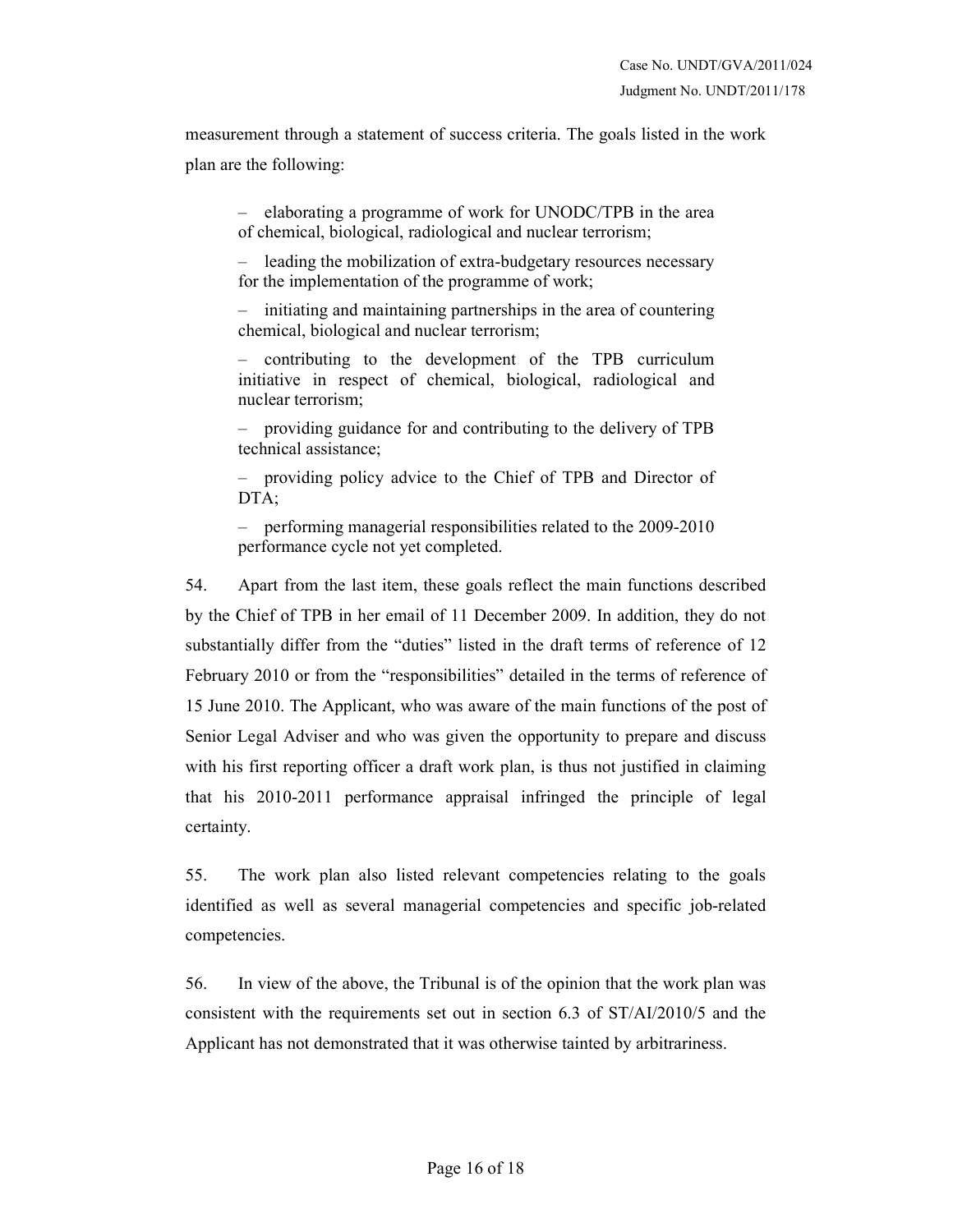## Allegations of harassment

57. The Tribunal considers that the Applicant has not substantiated his contention that the irregularities in the classification process resulted from any form of harassment within the meaning of the Secretary-General's bulletin ST/SGB/2008/5 (Prohibition of discrimination, harassment, including sexual harassment, and abuse of authority), that is, "any improper and unwelcome conduct that might reasonably be expected or be perceived to cause offence or humiliation to another person".

58. The Applicant also points out, as proof of the harassment he claims to have suffered, that he reported misconduct on several occasions and that his reporting officers made some comments which were inconsistent with the ratings they gave him in the context of his 2009-2010 performance appraisal. But these allegations are not related to the contested decisions and they do not provide any support for the contention that the contested decisions aimed at or indeed had the effect of harassing the Applicant. His plea of harassment is accordingly rejected.

#### Compensation

59. The Applicant claims compensation for the violation of his due process rights.

60. In  $Wu$  2010-UNAT-042, the Appeals Tribunal held: "[N] ot every violation of due process rights will necessarily lead to an award of compensation." In Abboud 2010-UNAT-100, it vacated the award of damages ordered by the Dispute Tribunal explaining that, even though the latter had found that the contested decision was tainted by a procedural flaw, this had not resulted in any economic loss for the applicant. Additionally, in James 2010-UNAT-009 and Hastings 2011-UNAT-109, the Appeals Tribunal held that compensation may not be awarded without specific evidence supporting the award.

61. In the instant case, though the Tribunal has considered that the classification decision was tainted by lack of authority, it is of the view that the Applicant did not produce evidence of the damage, if any, suffered by him as a result of this flaw. It further recalls that article 10.7 of the Statute specifies that the